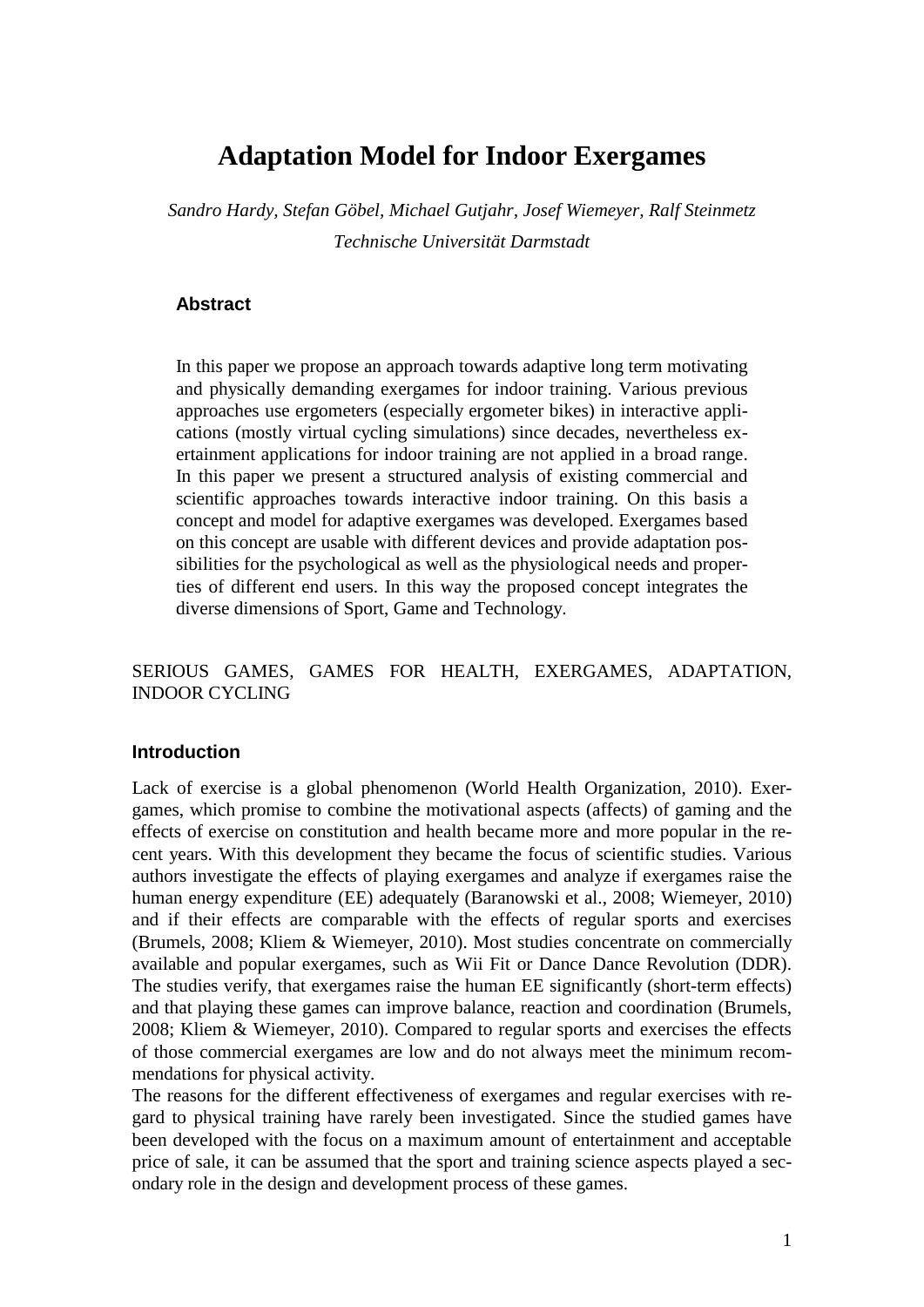It thus remains an open question if it is possible to develop exergames that reach a similar long-term effectiveness as conventional training methods. If this is the case, these exergames should ideally be attractive and motivating for a long period of time. In order to achieve this goal, Exergames have to fulfil seamlessly multiple requirements from the different expert domains of Gaming, Sports and Technology as shown in Figure 1.

Exergames must be of a high quality from the playful perspective to be attractive, they need to be adaptive to provide a low barrier to entry for newcomers. At the same time they need to provide enough challenge and difficulties for more experienced users, otherwise they will loose their attractiveness and challenge after a very short period of time.

From the perspective of sport science the Exergames must pose an adequate load for optimal adaptation. If the load (particularly intensity, duration and density) is too high or too low adaptations will be suboptimal. In addition, overload may lead to over-reaching, over-training, or injuries. Therefore adaptation technologies for the training stimuli are required. The technologies have to combine, unite and match the sportive and playful aspects in a seamless way. It is not sufficient to add some playful elements to a regular training exercise, or vice versa, to add some exercise to a regular game.

Since exertion games, in contrast to regular computer games interact more with the human body the requirements concerning the used hardware and software are different. The hardware requires sensors to capture and measure human movements with sufficient accuracy and without bothering the player as well as actuators (Visualization, Hap tic, Force Feedback) to provide different kinds of feedback to the player

To fulfil all these requirements from the different domains Gaming, Sport and Technology and to seamlessly integrate those into Exergames it needs concepts and models to describe and analyse the impacts and influence of possible solutions for those requirements. The solutions for the requirements, as they are used in the expert domains alone can not be simply plugged together.

In the following sections we describe existing commercial and scientific approaches for the application field of indoor cardio training and analyse which aspects of the different domains they fulfil. Based on this analysis we build up a theoretical model, consisting of components, modules and interdependencies which play a role for the development of exergames. To evaluate this model we realized a prototype for the application example indoor cardio training. The prototype was evaluated in a study with  $n=48$  participants which showed tendencies for the mode of operation of singular modules.

# **Related Work**

For the playful realisation of indoor cardio training there already exist various approaches. The existing approaches realize a selection of aspects modules of the proposed model in different ways. Commercial applications for the field of indoor cardio training are mostly available as add-on to regular training ergometers, or as a combination of video games with special ergometers as game controllers. The existing scientific approaches mostly focus on the user experience of exergames (Thin, 2010).

The approaches can be classified with regard to the used hardware and the type of the interaction in the application (see Table 1). The hardware can be differentiated between stationary regular bikes equipped with a roller break to be used indoors (Tacx), regular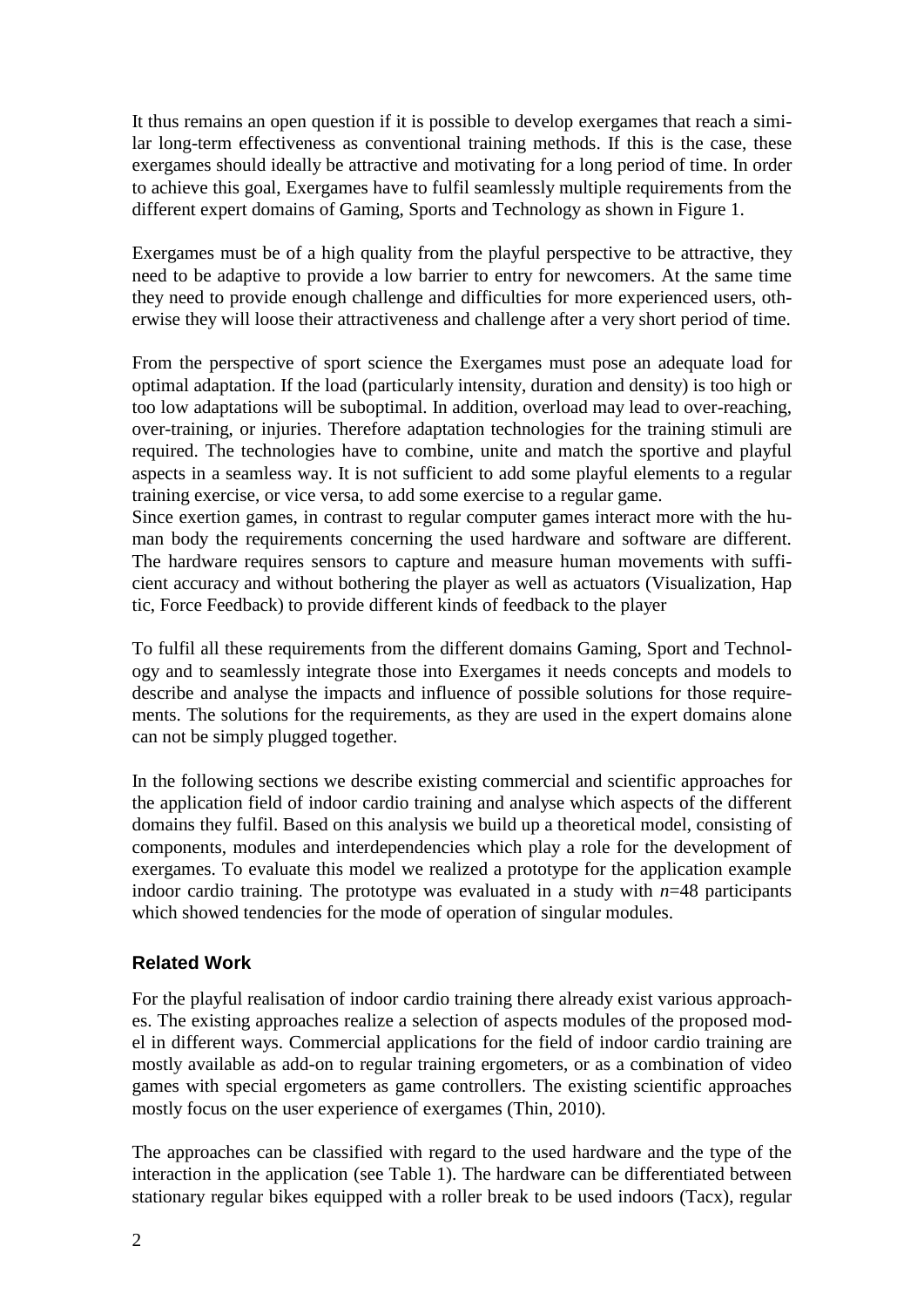cycling ergometers (Daum, Kettler), and special game controllers (XRBike, Cyberbike, Fisher-Price Game Bike). The regular bikes provide realistic haptics, look and feel, and realistic usage since they are equipped with brakes and gearings. The cycle ergometers are developed for indoor use only with adjustable resistance, but without brakes and gearing, they run more silent and have no possibilities for steering. The game controllers provide steering, sometimes also a brake but rarely digitally adjustable resistance, which is needed to adapt the training load to the fitness level of the player during gaming.

|                   | Bike              | <b>Cycling-Ergometer</b> | <b>Game-Controller</b>    |
|-------------------|-------------------|--------------------------|---------------------------|
| Game              | VR Race (Tacx)    | ErgoActive               | XRBike,                   |
|                   |                   |                          | <b>Fisher-Price Game-</b> |
|                   |                   |                          | Bike,                     |
|                   |                   |                          | Cyberbike (BigBen)        |
| <b>Simulation</b> | VR-Trainer (Tacx) | Ergoplanet (Daum),       | Puffer (ATARI)            |
| (Video,           |                   | Tour Concept (Kettler)   |                           |
| 3D-Cycling)       |                   |                          |                           |

*Table 1: Classification of different approaches for interactive cardio training.*

Theoretical models for the effects of exergames base on the "Flow" theory (Csíkszentmihályi, 1975). Flow is the state between boredom and anxiety, it can be reached if an exercise is challenging, but not too difficult. The Gameflow (Sweetser and Wyeth, 2005) adapts the Flow Concept for Computer games (see Table 2).

Since Exergames combine computer games and exercises, they need to provide not only the adequate level of psycho-physical load. The Dual Flow Model (Sinclair, Hingston, Masek, 2007) adapts the Flow theory and accordingly the concept of Gameflow to exergames. Following the Dual Flow model the Flow in Exergames must be divided in Attractivenes (psychological Flow) and Effectiveness (physiological Flow). To match the Effectiveness, the physiological level of Flow or right level of exertion a system for heart rate adaptation (Sinclair, Hingston, & Masek, 2009) can be used.

| Flow (Csikszentmihalyi, 1975)                | Gameflow (Sweetser and Wyeth, 2005)       |  |
|----------------------------------------------|-------------------------------------------|--|
| Balance between perceived skills and per-    | Challenge - games should be sufficiently  |  |
| ceived challenge (the activity is neither    | challenging and match the player's level  |  |
| too easy nor too difficult).                 | of skill.                                 |  |
| The merging of action and awareness.         | Concentration - games should require      |  |
|                                              | concentration, and the player should be   |  |
|                                              | able to concentrate on the game.          |  |
| Clear goals (expectations and rules are      | Player skills - games must support player |  |
| discernible and goals are attainable and     | skill development and mastery.            |  |
| align appropriately with one's skill set and |                                           |  |
| abilities).                                  |                                           |  |
| Unambiguous feedback (successes and          | Feedback - players must receive appropri- |  |
| failures in the course of the activity are.  | ate feedback at appropriate times.        |  |
| apparent, so that behaviour can be adjust-   |                                           |  |
| ed as needed).                               |                                           |  |

*Table 2: Comparison of Flow (Csikszentmihalyi, 1975) and Gameflow (Sweetser and Wyeth, 2005)*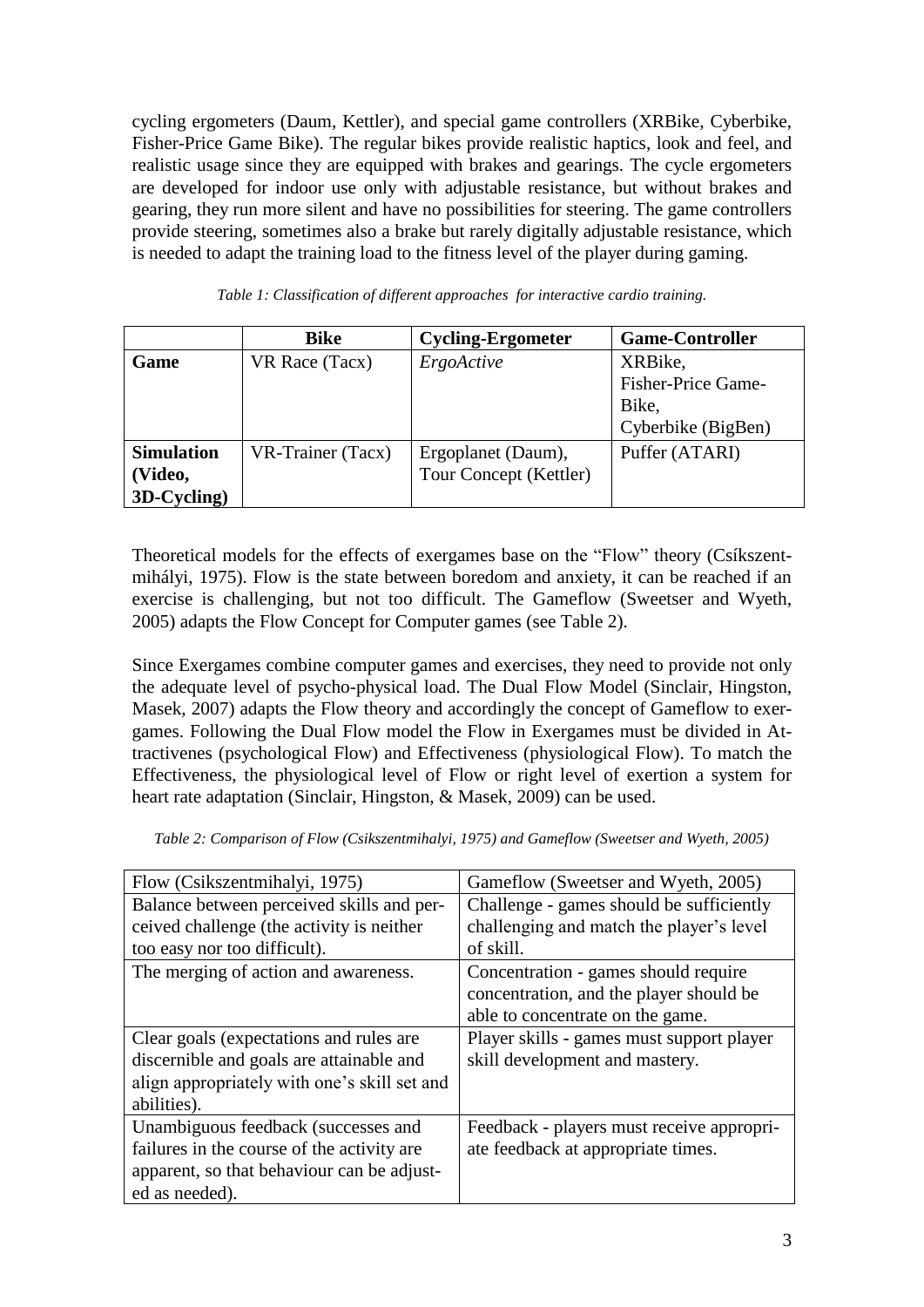| Concentrating and focusing, a high degree    | Clear goals - games should provide the       |  |
|----------------------------------------------|----------------------------------------------|--|
| of concentration on a limited field of at-   | player with clear goals at appropriate       |  |
| tention (a person engaged in the activity    | times.                                       |  |
| will have the opportunity to focus and to    |                                              |  |
| delve deeply into it).                       |                                              |  |
| A sense of personal control over the situa-  | Control - players should feel a sense of     |  |
| tion or activity.                            | control over their actions in the game.      |  |
| A loss of the feeling of self-consciousness  | Immersion - players should experience        |  |
| (no feelings of self-doubt or self-          | deep but effortless involvement in the       |  |
| concern).                                    | game.                                        |  |
| Transformation of time (one's subjective     | Social interaction - games should support    |  |
| experience of time is altered).              | and create opportunities for social interac- |  |
|                                              | tion.                                        |  |
| Auto telic experience (the activity is in-   |                                              |  |
| trinsically rewarding - it is undertaken for |                                              |  |
| its own sake).                               |                                              |  |

To verify, to extend and to understand the interaction between the components of the Flow, Gameflow and Dual Flow theory in exergames, and further on to try out different ways auf realizing these components it is necessary to develop exergames which provide different levels of adaptation. By adjusting single aspects and their influence on the complete system can be measured. Since the three concepts only deal with the "human" aspects and leave out technological influence the model needs to be extended.

# **Concept and Model**

To investigate the effects and the interaction of individual parameters for the successful use of Exergames, it is necessary to identify them and to modify and adapt them independent of other influencing parameters. Besides the theoretical concepts described in the related work, the model presented here also contains aspects gained by explorative studies with different prototypes for exergaming (Göbel, Hardy, Wendel, Mehm, & Steinmetz, 2010).

As described in the introduction, aspects from the domains of Gaming, Sport and Technology are relevant for the development of exergames (Göbel, Hardy, Cha, El Saddik, & Steinmetz, 2011). Various aspects of the different domains influence each other and influence the Attractivenes, Effectiveness, Flow, User Experience and Gameflow Experience (Nacke, Drachen, & Göbel, 2010) of the games. To investigate the mode of operation of all these parameters need to be considered separately. Figure 1 shows the previously identified three domains (Göbel et. al., 2011) with a selection of examples for their constituent parts.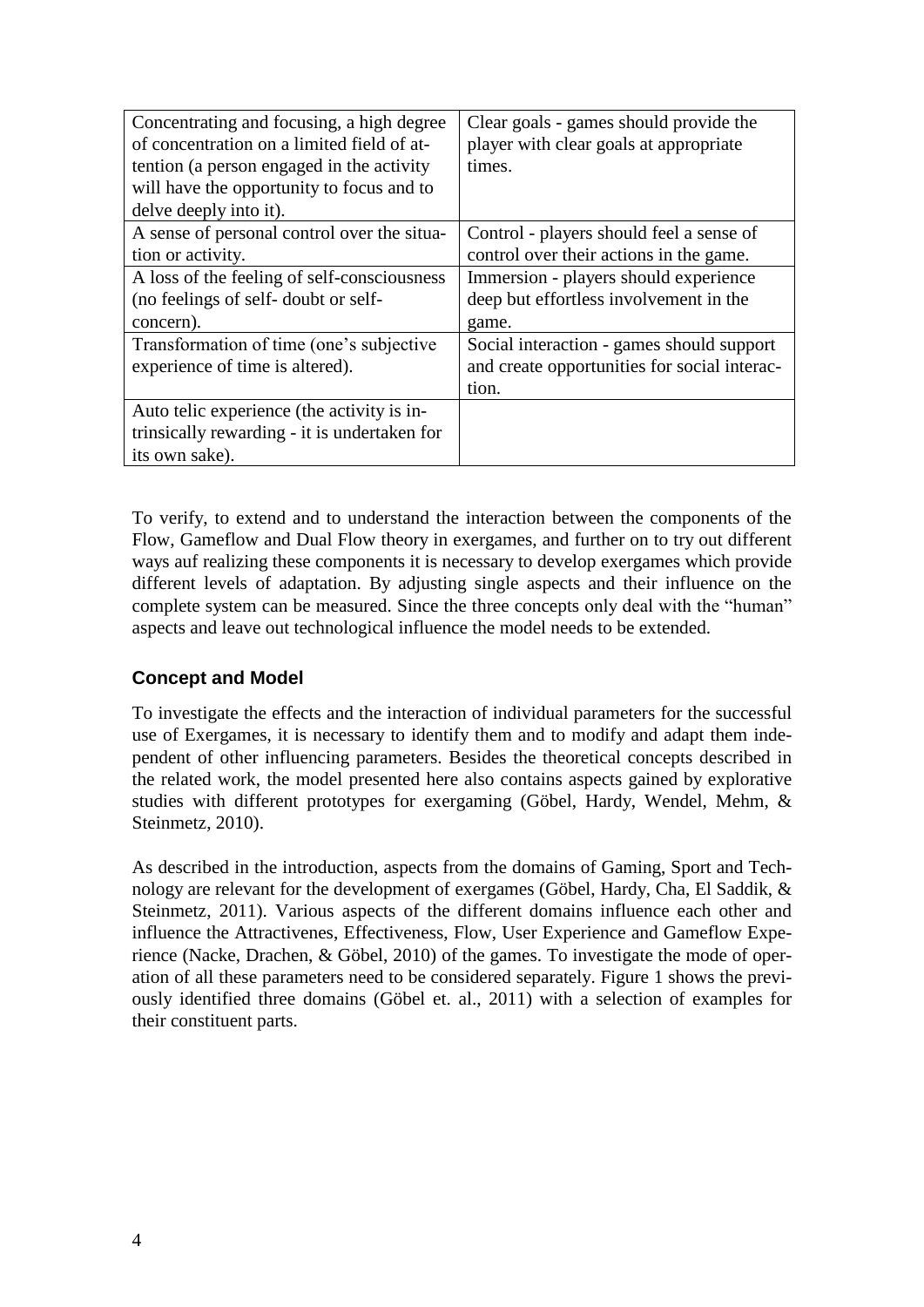

*Figure 1: Relevant Domains for the Development of Exergames and their constituent parts*

This model is now elaborated and improved. The aspects relevant to the development of exergames can therefore be identified as the application-specific "Hardware", "Software", and the human "Psychology" and "Physiology" as shown in Figure 2. Both cannot be considered separately, since they influence each other. The Software component and its modules "Gaming" and "Training" as well as the psychological component with its modules "Effectiveness" and "Attractiveness" can be modified during gaming, so they are classified as adaptive. The "Hardware" as well as the physiological characteristics of the player can not be influenced during gaming, so they are classified as static.

The Software can be a single game, a fixed or variable sequence of different minigames as well as training or gaming analyses, high score lists, training information or entertainment units. The content expression, such as training configuration or style can be determined at runtime. This way, by changing its content, the software can modify its effects on the player at runtime. This leads to different characteristics of the application with respect to the Flow, Gameflow, Dual Flow and User Experience. It can be assumed that this also leads to different psychological impacts on the player. For instance, different levels of immersion, fun, immersion, arousal and so on. By changing only one parameter, while measuring the effects to the player or in studies with several players and different setups while keeping all other parameters at a fixed level, the effects of single parameters can be quantified.

The whole Software of an Exergame is commonly called "Exergame" or "Game". If we consider adaptive exergaming, it is necessary to separate between at least two components in the application. In Figure 2 all for the parameters relevant to gameplay (everything which influences the Attractiveness), such as Game Concept, Game Logic, visualisation, design, and visual feedbacks must be considered separately from the sportive and training control elements (everything which influences the Effectiveness).

This does not mean that one side is more or less important than the other one – they can not compensate for each other – but to identify their impacts on the game they need to be adjusted and researched separately.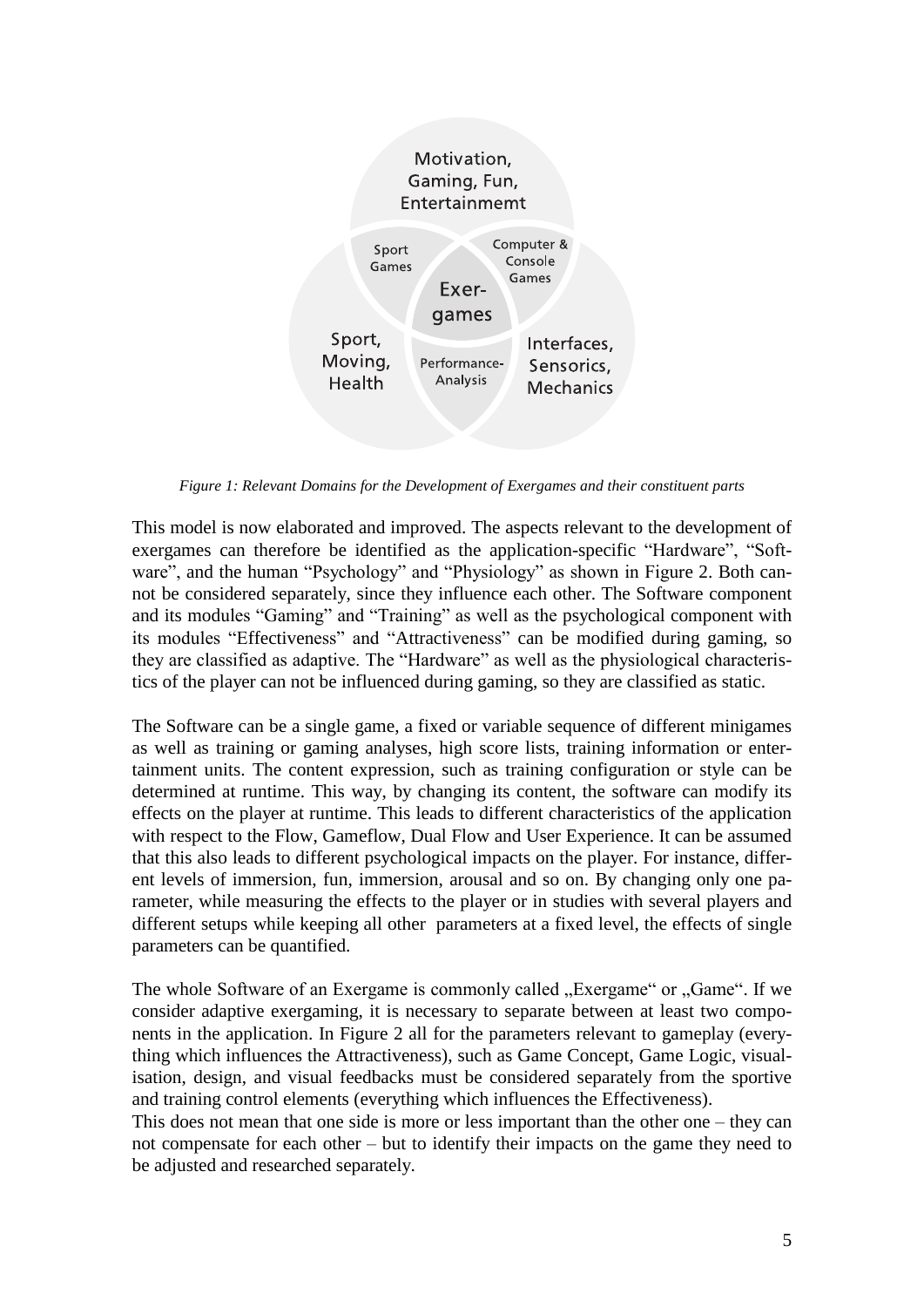In which way the different aspects influence the psychological effects of the the application needs to be considered separately. The Flow aspect of challenge for example can be influenced by the cognitive (gameplay) challenge as well as the (physiological) training load. In cardio games, the training challenge is more or less physical exertion. I other scenarios, with coordinative elements, the physiological and cognitive challenge cannot be completely distinguished. To reach the "Flow" level both, gaming challenge and training challenge need to be balanced.



*Figure 2: Refined Model of the relevant aspects for the development of Exergames*

The "Training" module of the software component includes the relevant elements and functions for the adaptation of all parameters relevant to successful training. We assume that the control of these parameters directly influences the perceived Effectiveness of the player. The control itself follows guidelines of training in sport. To provide precise adaptation parameters the perceived exertion and vital parameters of the player play an important role. The perceived exertion is an indicator for the player's feeling, it includes daily variability in fitness, fatigue and pre-exhaustion. It must be collected by asking the user, which interrupts the game (Borg, 1998). A second basis for the training adaption is the vital state given by the vital parameters of the user. By the use of sensors this data can be accessed in real-time and therefore be used for real-time adaptation. In example, the resistance of an ergometer bike can be adjusted, so that the game is played at a predefined heart rate. One difficulty for the calculation of adequte training parameters is that the calculation base on the performance of the individual user. This needs to find ways to measure the fitness of the player in a safe way. The needed sensors as well as the actuators belong to the "Hardware" component. For the adaptation it is not relevant if the heart rate is measured by an ear clip, a finger tip or a chest belt. It is also not relevant for the adaptation if the resistance is controlled by a mechanic, magnetic or electronic brake as long as there is no undesired change or variability.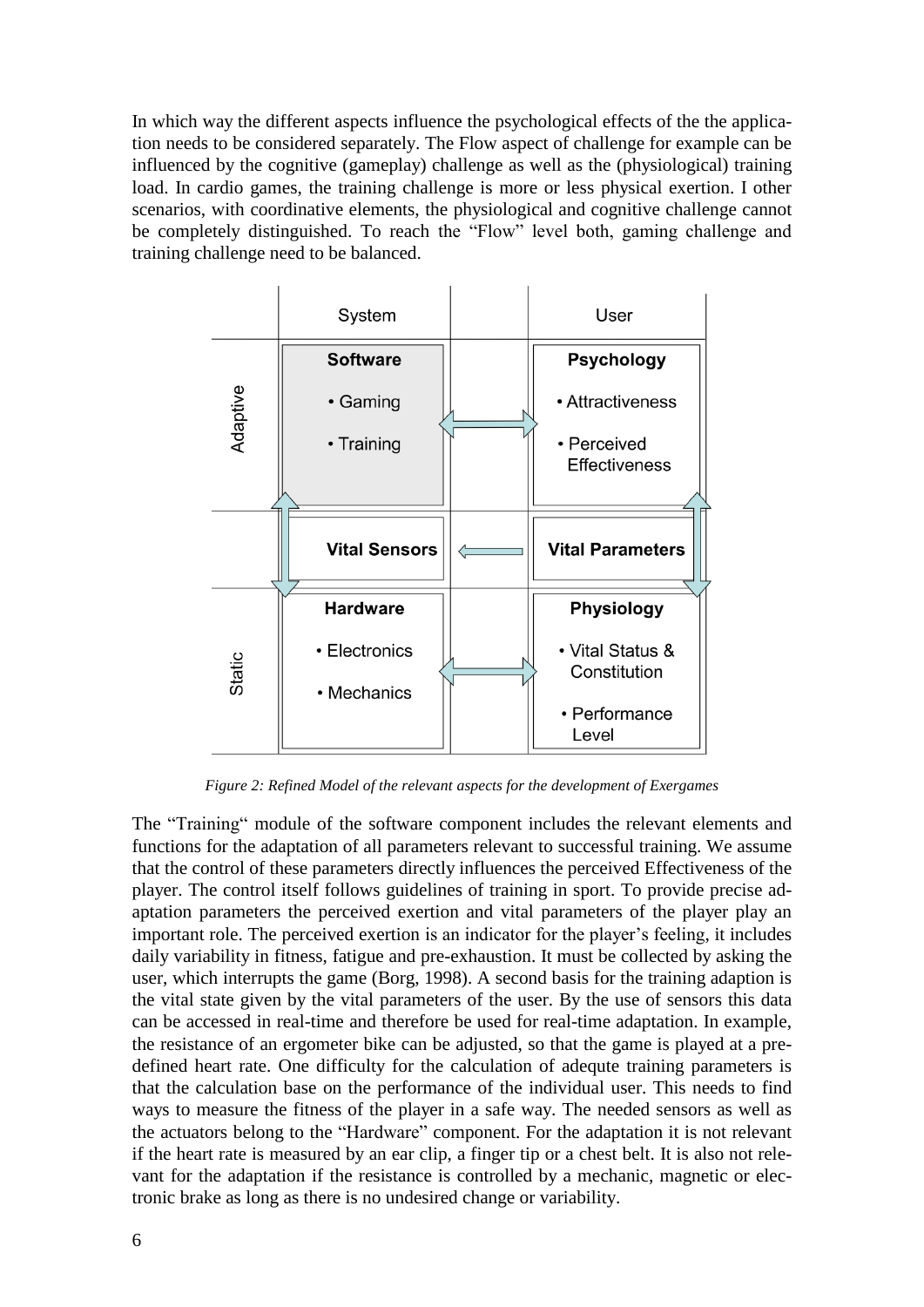In contrast to classic video games, which are mostly controlled by mouse and keyboard, rarely by (force feedback) steering wheels, the used hardware plays an important role. While playing exergames the player interacts physically with the hardware. The mechanical elements (shape, haptics) of the hardware as well the electronic elements (sensors and actuators) define the possible usage of the device. All these elements are static during the play of a game, they cannot be adapted. This is similar to the constitution of the player, his size and abilities (very important in rehabilitation) do not change significantly during one playing session. So the hardware as well as the constitution of the player can be considered as consistent. The hardware can have changeable components, a controller in an exergame for rehabilitation for example may need different grab handles or the saddle and handle bar of an ergometer can be adjusted. Those mechanical changes are done before the play so they can be considered as static during the game. To ensure a valid comparison of games, those settings must not influence the game (a grab handle, saddle or handle bar must be adjusted in an adequate way before starting the game).

A further aspect of the hardware, which could be considered as dynamic part is for example the adjustable brake of an ergometer bike to change the resistance. This brake system is controlled by the "Training" module of the software, so the control and dynamic are part of the software. The fixed parameters such as maximum braking power, reaction time belong to the static specification of the hardware. Those specifications can play an important role. If they do not fit the needs of the game – for example if the brake is too weak – the "Training Control" cannot work properly and the "Effectiveness" can not be matched. The static parameters (mechanical, functional or haptic properties) of the hardware can also influence the User Experience of the whole system. A real bike provides a more realistic feeling than an cycle ergometer and in this way can impact the perceived immersion.

In sum all these factors play an important role for the User Experience. To reach a high degree of user experience, all factors have to be considered. For the quantification of the impact of adaptation methodologies and algorithms those factors need to be identical. For example to compare to different games they need to be evaluated with the same hardware to eliminate misleading influences.

# **Implementation**

In order to evaluate the proposed model a prototype called *ErgoActive* was developed which implements three different concepts of gameplay (three types of Attractiveness) and provides the possibilities to adjust several parameters relevant for training (adaptive Effectiveness). The prototype has an interface (RS232, Bluetooth SPP) for different training devices, it can be used with a treadmill, an elliptical trainer or a cycle ergometer. All three minigames can be played with these three devices. For the evaluation the cycle ergometer was chosen.

In the minigame "ErgoActive Video Cycling" (ErgoVideo) a previously recorded video is played according to the speed of the player cycling on the ergometer. The faster the player cycles the faster the video plays, if the player stops cycling, the video will also stop. The recorded track includes GPS data such as position and height of the track. The height information is used so modify the resistance according to the inclination of the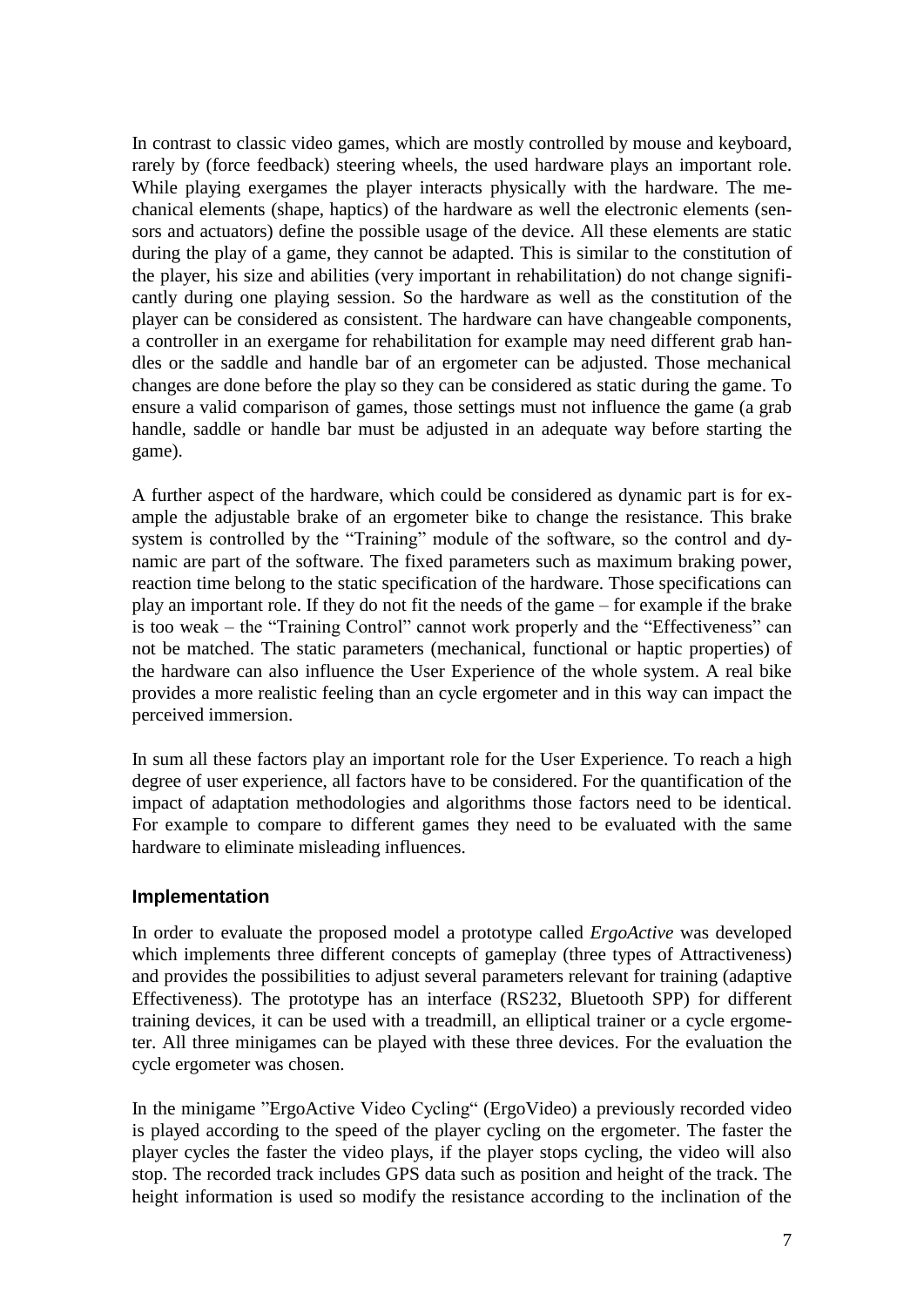track, which should convey a realistic feeling. The application has no reactive elements. Since it is a video recording the quality of the visual appearance is very realistic. The user can choose between different tracks, recorded at different seasons and places (winter, summer, hills, and flat land). The initial resistance can be adjusted and if the inclination of the track is too high the player can reduce the resistance of the cycle ergometer manually. The Minigame ErgoVideo can be controlled via the mode speed, using cadence or heart rate as a control parameter is technically possible but note reasonable for the current gameplay.



*Figure 2: The used ergometer-cycle (left) and a player playing Pigeon-Hunt (right)*

The MiniGame "Pigeon Hunt" is a classical comic-style side-scroller game. It uses a definable input parameter such as speed or cadence (rpm) to control a flying bird. By changing the parameter, this means increasing or decreasing the cycling speed, the player controls the height of the bird. This way he can earn points by collecting letters which enter the screen from the right side. The faster the letters are, the more points the player will get. The players learn fast to get a feeling for the speed. Since there is a time delay between the changing speed and the reaction of the bird, collecting the letters is a challenging task. The resistance can either be adjusted manually or it can be automatically adjusted according to special training goals as described later.

The MiniGame "Ergo Balance" is a combination of "Shoot-Em-Up" and "Skill Game". The screen shows a clown balancing on top of a ball. The player needs to keep the input parameter (heart rate, speed, cadence) at a fixed level in order to keep the clown balancing. If the player cycles too slowly, the clown will fall to the left side, if he cycles too fast, the clown will fall to the right side. At the same time the player has to click with a mouse at balloons falling down in order to gain points.

The Configuration-Interface provides access to the Training Control API (TCA) of all three minigames. Each Configuration can be saved with as a profile with a unique name. The parameter "mode" defines which sensor value is used to control the game. ErgoBalance allows for speed, cadence and heart rate as attributes for the control parameter mode. The game "Pigeon Hunt" allows speed and cadence as mode. Using the heart rate as control parameter is technically possible, but does not make sense according to the game concept and gameplay in the current version. The heart rate cannot be changed so quickly that it would be possible to collect the letters.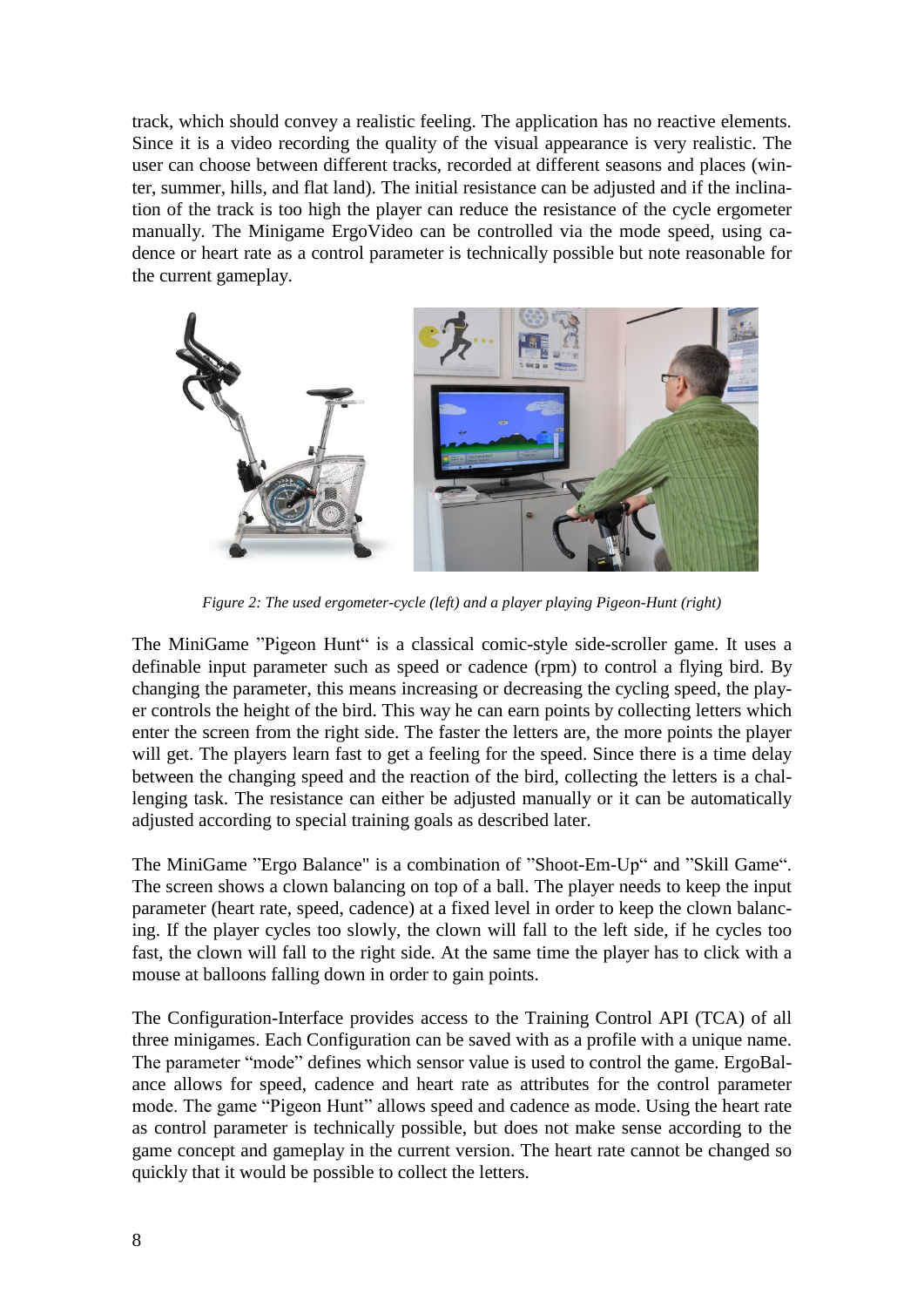For each of the individual modes (heart rate, cadence, speed) the targeted average value as well a maximum and minimum value can be defined. The average value is the value which keeps the controlled game element at the "regular" position. For the Pigeon game the bird is flying in the middle, for the Balance game the Clown is standing upright if the average value is reached. The minimum and maximum values define the allowed interval, if the target value is out of the range, the bird dies and the clown falls down. The size of the interval defines the coordinative difficulty of the game. A smaller interval needs the player to be more precise. For the speed values from 20 to 35 km/h with a stepping of 5 km/h are allowed. The cadence can be set from 60 to 140 rpm in steps of 10 rpm. The target heart rate is allowed to set from 80 to 220.



*Figure 3: Screenshots of the Minigames ErgoBalance (left) and Pidgeon Hunt (right)*

The exertion of the games depends partially on the above mentioned control parameters. Furthermore the duration of the game and the resistance of the ergometer can be used to control the overall exertion. The duration can be set in steps of 1 minute from 1 to 60 minutes. The cycling power of the bike can be adjusted from 60 to 200 Watts. The resistance is adjusted dynamically and keeps the power depending on the current cadence, this allows following training guidelines nearly independently from the gameplay. Alternatively to these fixed setting a dynamic adaption algorithm allows playing at a specific heart rate for the defined amount of time, this mode is called heart rate adaptation. The desired heart rate range can be calculated automatically, corresponding to defined training goals.

$$
h = p/100 * (220 - a)
$$

With heart rate *h*, age *a* and the percent *p* of maximum heart rate (Robergs & Landwehr, 2002). The value *p* depends on the selected training goal. The concrete settings the parameters which control the training stimuli, depend on training guidelines set up by experts. The Training Control API provides only the control possibilities.

# **Evaluation**

The evaluation was performed in a gym accompanied by a squash court. All participants took part voluntary and unpaid. The participants were informed about the general concept of interactive indoor cycling and that the study will be about their personal opinion of the games.

The sample contains *n*=48 participants (age 14-64 years, M=31.69 years, SD=14.82, gender distribution: 70.8% male, 29.2% female).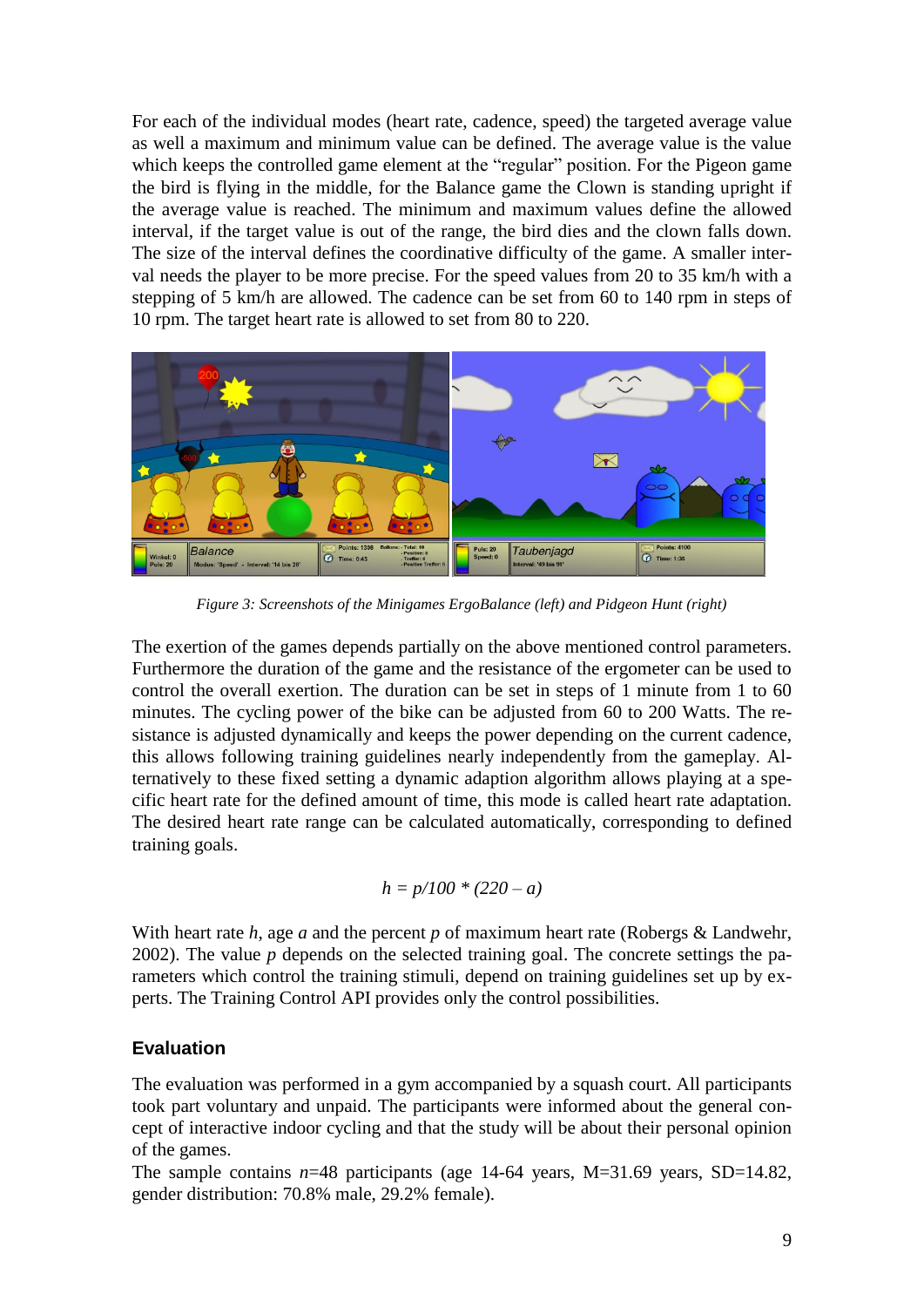As a first step the participants filled out a questionnaire about gender, age, sportiness, TV watching and computer use per day and their estimated personal fitness level. As an indicator for sportiness and TV watching the participants were asked how many minutes per week they are engaged in sports and how many minutes they watch TV or use the PC.



*Figure 4: Setting of the Power/Resistance of the Cycling Ergometer depending on the Personal Fitness Rating*

Furthermore the participants were asked to rate their own fitness level in 5 grades (1=excellent, 2=good, 3=average, 4=sufficient, 5=poor). Depending on this rating the power of the ergometer was set to a basis value of 100 Watts (equates to  $3$ =average)  $+/-$ 20 Watts per level as shown in Figure 4, right table.

After these initial question the participants played each game (Pigeon Hunt, Ergo Balance, Virtual Video) and filled out the corresponding questions immediately after playing a game.

Figure 5 shows that motivation is higher when playing Pigeon Hunt and Ergo Balance compared to Virtual Video (Friedman test:  $\chi^2 = 44.98$ , p<.001).



*Figure 5: Answer to the Question "Does this game motivate you?" – Both Games, Pigeon Hunt and Ergo Balance, are more motivating than the Virtual Video Cycling*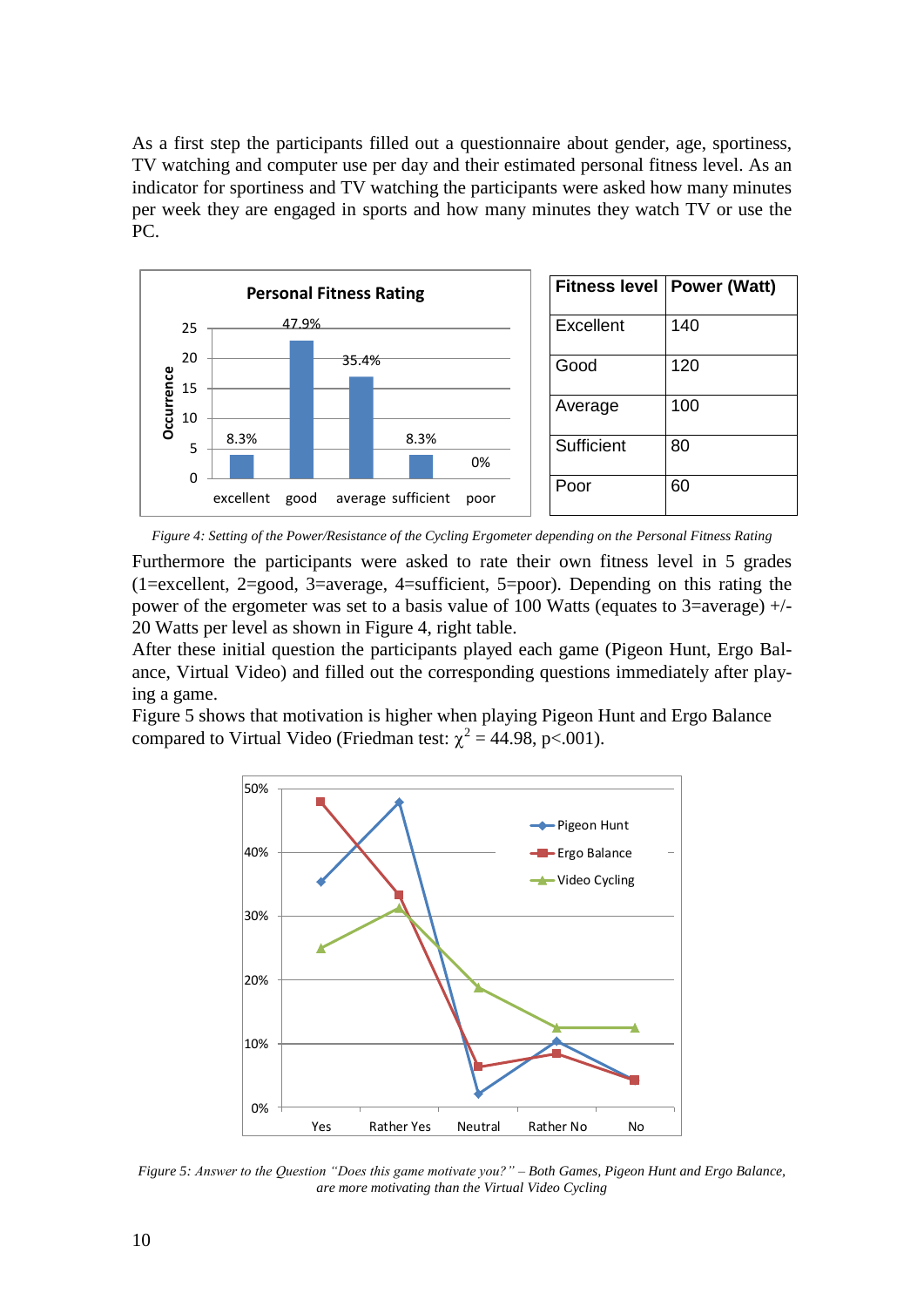Figure 6 shows that Virtual Video is rated differently by male and female participants. However, 3 (games) x 2 (gender) ANOVAs reveal significant gender effects only for exertion. The female participants rated the games more exhausting than the male participants, this implies that the gender should be included in the calculation for the setting of their power/resistance.



*Figure 6: The Motivation, Long Term Motivation and perceived Exertion are rated differently, depending on the gender of the participants.*

It was also calculated if the assessment of the games depends on the times the participants watch TV or use PC per day. This is not the case. The judgement is significantly related to the fitness level of the participants ( $r = -0.30$ ;  $2p = 0.036$ ).



*Figure 7: Correlation between the Personal Fitness rating and the perceived motivation*

As shown in Figure 7, people with a higher personal fitness rating find the applications more motivating than people with lower fitness rating. However, these differences are not significant.

Most people (83.3 %) answered that they would like to play the games again. More than three fourths (77.1 %) would prefer the games to the regular cardio training in the gym, but only a few (31.2 %) would buy such a system for the use at their homes.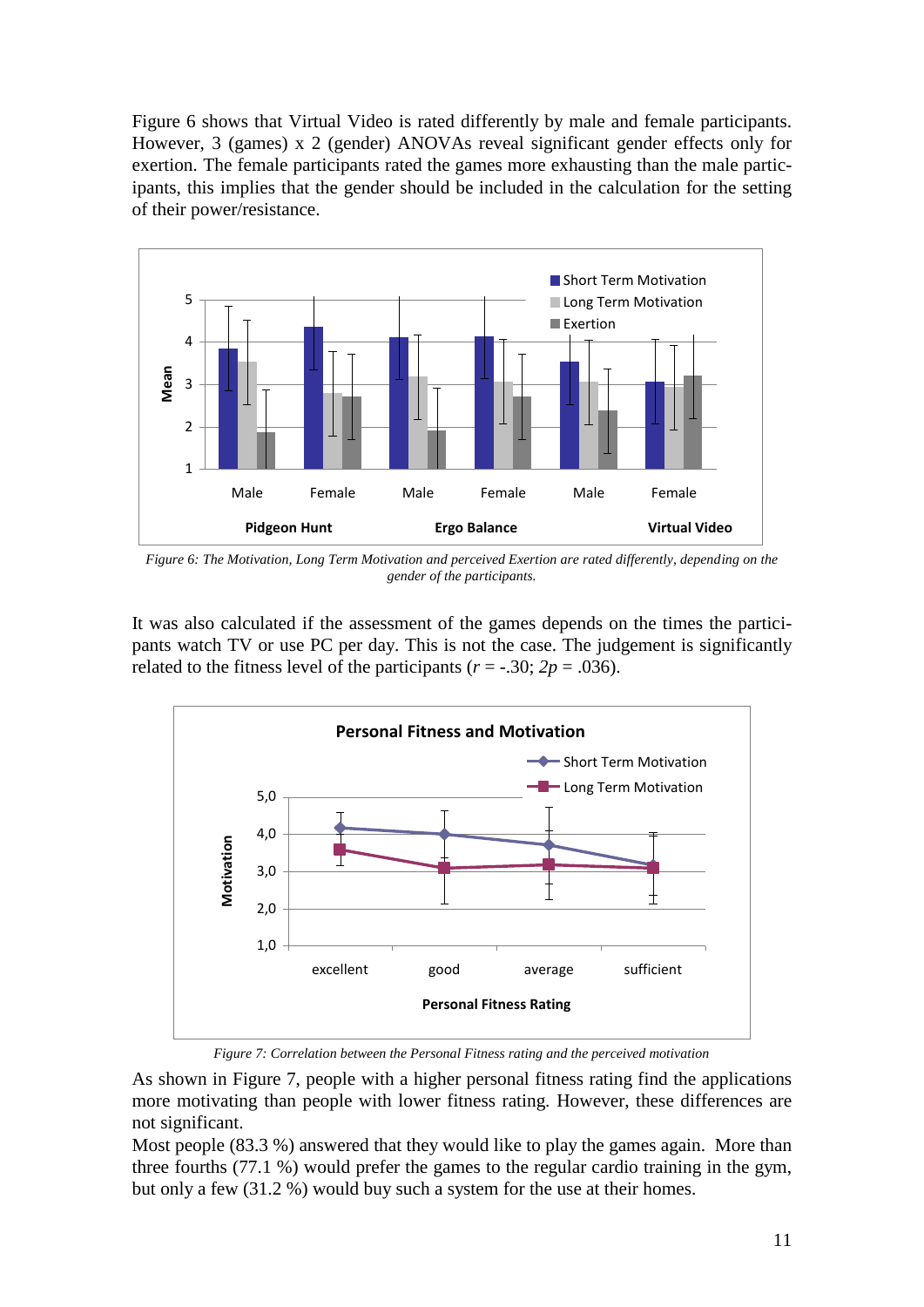# **Summary and Outlook**

In this paper a model was presented which identifies the relevant components which are needed for the development of exergames. The model describes the interaction between these components and can be used as the theoretical basis for the design, implementation and quality assurance of exergames. Grounded on this model a prototype was implemented which contains all the components and elements of the presented model. The prototype has been evaluated with  $n=48$  participants. The results are discussed in this paper. It was possible to identify differences in the impact of different configurations of the software component of the model as intended by the model. The different gameplays of the 3 implemented minigames yield different results concerning the player's motivation. The overall results depend on the gender of the participations and their estimated fitness. The implementation of the games was rated as motivating by the participants for both, the short and long term motivation.

The Training Control API allows adjusting the training load of the games (time, power, heart rate, speed, cadence), this way the prototype provides the ability to play at an arbitrary, user-defined level of exertion. It is reasonable but still an open question if this solution allows gaming at the same level of exertion as in a regular indoor training and if the EE is higher than during playing Wii Fit or Dance Dance Revolution.

The adaption of exergames in the dimensions of gaming and sport allows the creation of attractive and effective exergames for a broad range of end users. The adaptation provides a low level of entrance for newcomer as well as a high challenge for experienced users.

For the future various studies based on the model are planned. The results will show if the model can be validated and if the model needs further refinements. The planned improvements in additional prototypes will allow changing single elements in the software (designs, feedback) and will allow further investigation in the effects of different realizations of the identified elements. For example, some people asked if the speed is shown as a number during the game Ergo Balance - the study did not address the question how this would affect the overall motivation and if this is a subjective wish or a general improvement.

An already planned extension is to compare the effects of the visual representation (2Dcomic-style, vs. 3D compared to autostereoscopic 3D displays) and its influence on the motivation and playability. The long term motivation was included in the study only as a value estimated by the users, long term studies together with gym will show if those estimations correspond to the real usage over a longer period of time.

A last but crucial issue is to show that the concept provides the opportunity for evidence-based successful training at all, this is planned to be tested in cooperation with experts from sport science and medicine.